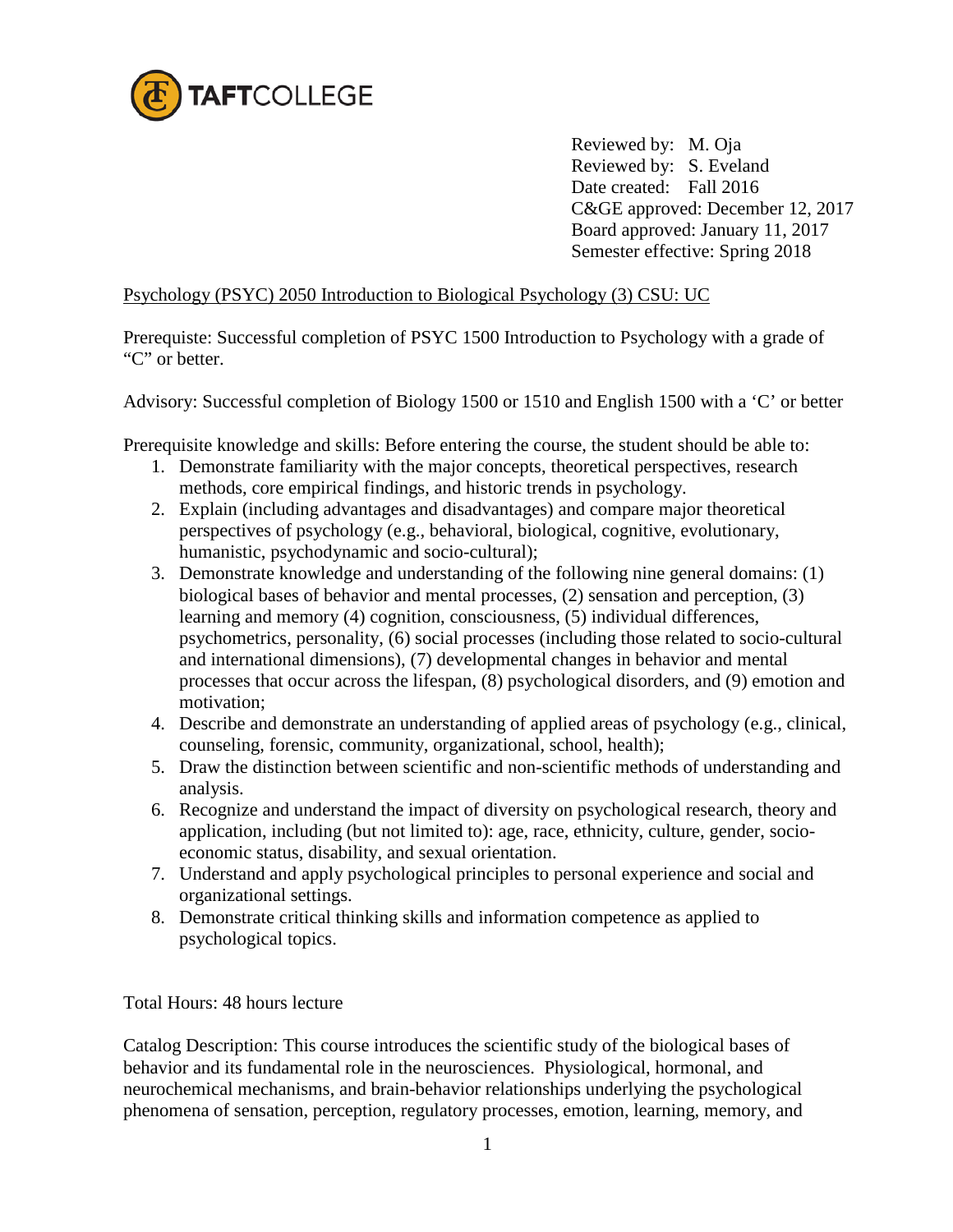

psychological disorders will be addressed. The course also notes historical scientific contributions and current research principles for studying brain-behavior relationships and mental processes. Ethical standards for human and animal research are discussed in the context of both invasive and non-invasive experimental research. C-ID: PSY 150.

Type of Class/Course: Degree Credit

Text: Kalat, James E. *Biological Psychology*. 12<sup>th</sup> ed. Wadsworth, 2015. Print.

Additional Instructional Materials: None

Course Objectives:

By the end of this course, a successful student will be able to:

- 1. Define and use basic biological, physiological, and psychological terminology of the neurosciences,
- 2. Differentiate among specialty areas within Biological Psychology and the related disciplines within the Neurosciences and the types of research that characterize the biopsychological approach,
- 3. Summarize the major issues in human evolution, genetics, and behavioral development that underlie the "biology of behavior,"
- 4. Generate and explicate concrete examples of invasive vs. noninvasive research methods and the general principles of research ethics for the study of animals and human beings, including the research safeguards and the peer-review process in science,
- 5. Explain scientific approaches used in methodologies for the study of brain-behavior relationships,
- 6. Explain the general anatomy and physiology of the nervous system and its relationship to behavior,
- 7. Describe neural conduction and synaptic transmission,
- 8. Discuss the role of the neuroendocrine system as it relates to behavior, and
- 9. Exemplify with concrete examples various brain-behavior relationships including ingestive behavior, motivation, sexual behavior, sleep, learning, memory, stress, drug dependence, and psychiatric disorders such as affective disorders and schizophrenia.

Course Scope and Content:

## Unit I Introduction

- A. Biological Psychology as a Course of Study
- B. Terminology of the neurosciences
	- i. Definitions and use of basic biological, physiological, and psychological terminology
- C. Specialty areas within Biological Psychology and Related Disciplines
	- i. Types of Research that Characterize Biological Psychology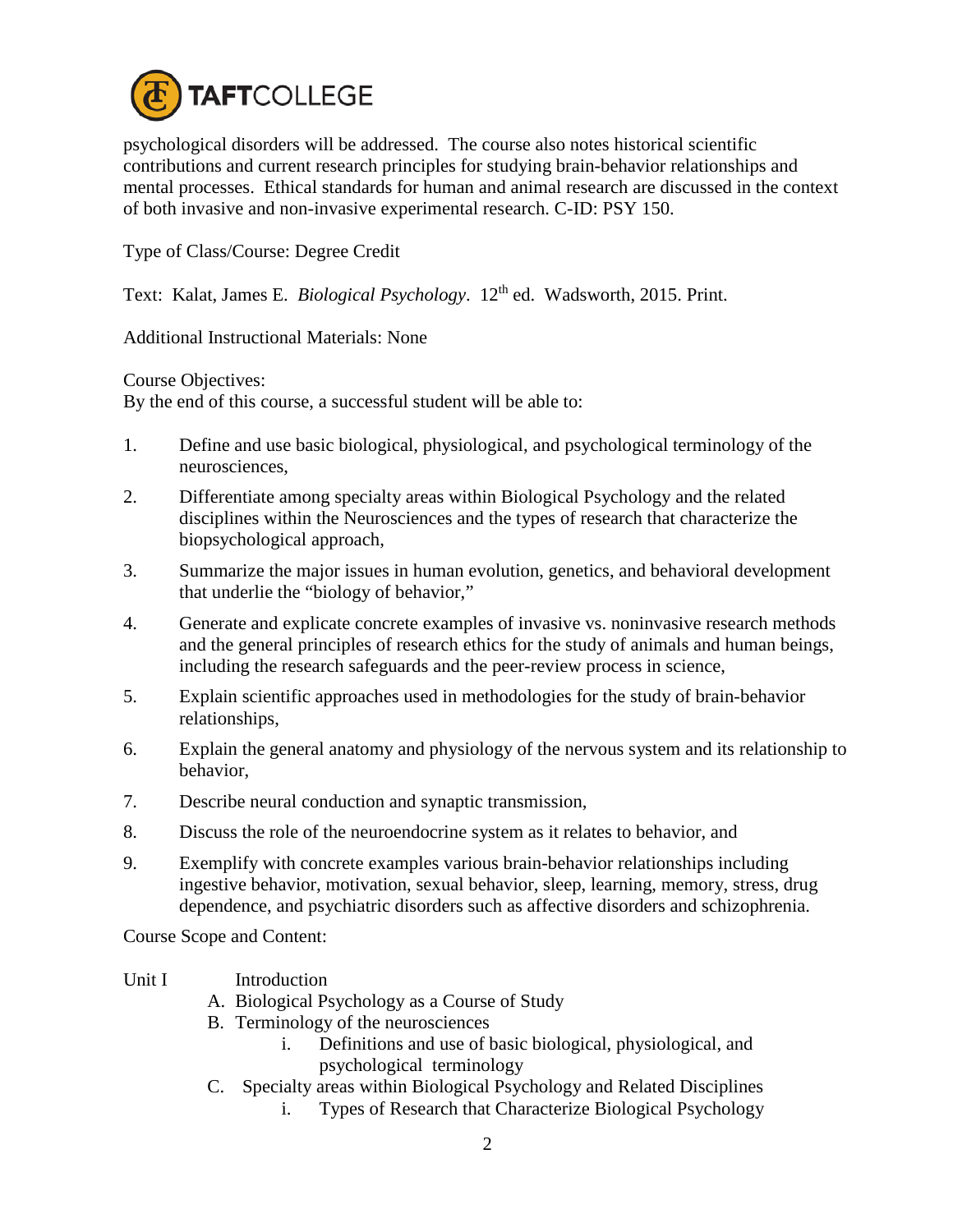

| Unit II  | Genes and Behavior and Human Evolution<br>A. Human Evolution, Genetics, and Behavioral Development that Underlie Behavior |
|----------|---------------------------------------------------------------------------------------------------------------------------|
| Unit III | Research Methods and Ethical Considerations of Biological Psychology and<br>Neuroscience                                  |
|          | A. Research Methods for the Study of Brain-Behavior Relationships                                                         |
|          | B. Invasive and Non-Invasive Methods                                                                                      |
|          | C. Research Ethics Applied to Animals and Humans                                                                          |
|          | D. Research Safeguards and the Peer-Review Process                                                                        |
| Unit III | The Nervous System                                                                                                        |
|          | A. Anatomy & Physiology                                                                                                   |
|          | B. The Nervous System and the Relationship to Behavior                                                                    |
|          | C. Development and Plasticity                                                                                             |
|          | D. Communication within the Nervous System                                                                                |
|          | Neural Conduction and Synaptic Transmission<br>i.<br>E. Ingestive Behavior                                                |
|          |                                                                                                                           |
| Unit IV  | <b>States of Consciousness and Memory</b>                                                                                 |
|          | A. Psychoactive Drugs                                                                                                     |
|          | Effects<br>$\mathbf{1}$ .                                                                                                 |
|          | ii.<br>Dependence                                                                                                         |
|          | B. Mechanisms of Perception, Conscious Awareness, and Attention                                                           |
|          | C. Wakefulness and Sleep<br>D. Learning and Memory                                                                        |
|          |                                                                                                                           |
| Unit V   | Motivation, Emotion, and Disorders                                                                                        |
|          | A. Motivation                                                                                                             |
|          | <b>B.</b> Emotion and Stress                                                                                              |
|          | C. Biological Bases of Psychological Disorders, Including Affective Disorders and                                         |
|          | Schizophrenia                                                                                                             |
|          |                                                                                                                           |
| Unit VI  | Hormones, Sexual Development, and Sexual Behavior                                                                         |
|          | A. Neuroendocrine System and its Relationship to Behavior                                                                 |
|          | B. Sexual development                                                                                                     |
|          | C. Sexual behavior                                                                                                        |
|          | Learning Activities Required Outside of Class:                                                                            |
|          | The students in this class will spend a minimum of 6 hours per week outside of the regular class                          |

The students in this class will spend a minimum of 6 hours per week outside of the regular class time doing the following:

- 1. Studying
- 2. Answering required questions
- 3. Completing required reading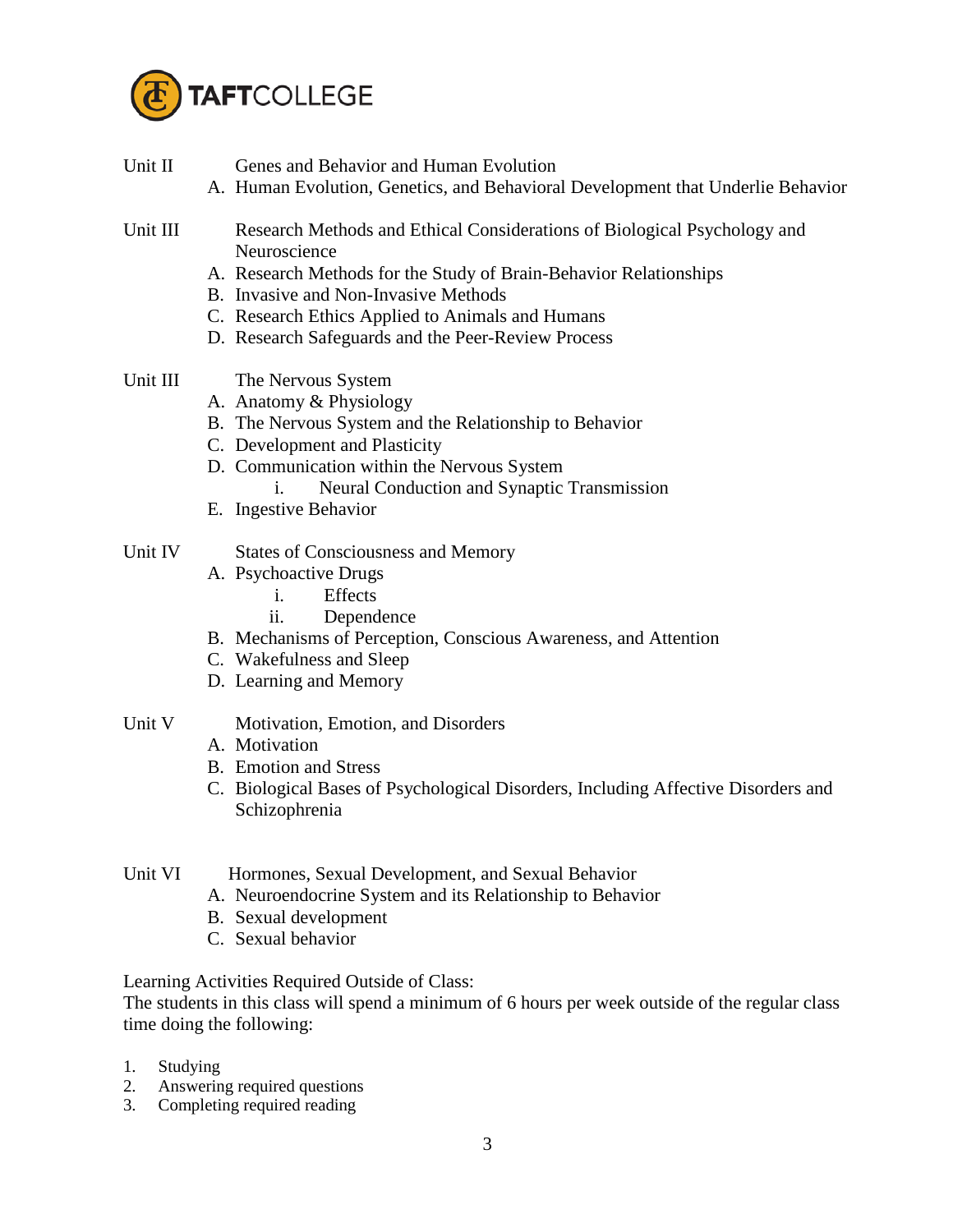

- 4. Completing required projects<br>5. Reading, summarizing, or inter-
- Reading, summarizing, or integrating, research

Methods of Instruction:

- 1. Lectures
- 2. Discussions
- 3. Visual presentations
- 4. Group projects
- 5. Worksheets
- 6. Questions

Methods of Evaluation:

- 1. Substantial writing assignments, including:
	- a. summarizing research findings
	- b. integrating research findings
- 2. Short writing assignments, including:
	- a. essay exams
	- b. application and opinion essays
- 2. Other examinations, including:
	- a. multiple choice
	- b. true/false items
- 3. Skill demonstration, for example:
	- a. Identify specific elements of the central and/or peripheral nervous system in situ.

Supplemental Data:

| T.O.P. Code:                 | 200100- Psychology, General      |
|------------------------------|----------------------------------|
| Sam Priority Code:           | E: Non-occupational              |
| Funding Agency:              | Y: Not Applicable                |
| Program Status:              | 1: Program Applicable            |
| Noncredit Category:          | Y: Not Applicable                |
| <b>Special Class Status:</b> | N: Course is not a special class |
| <b>Basic Skills Status:</b>  | N: Not Applicable                |